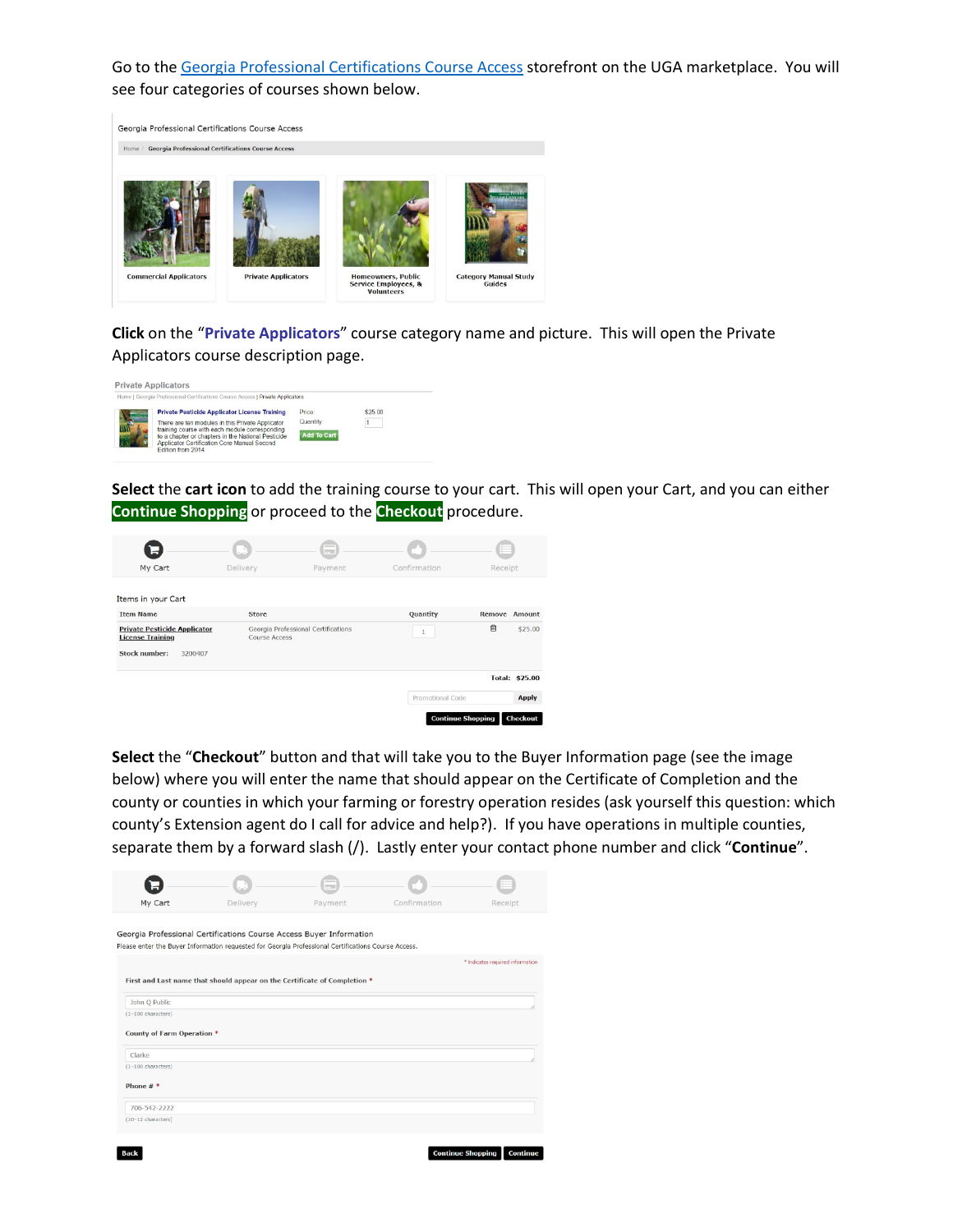The Contact Information page where you must enter your email address but **do not enter anything in the username or password blanks**. That is only for companies that wish to store their contact information on the UGA Marketplace site because they plan to order things frequently from the website. Select **Checkout as Guest** after entering your email address.

|                        | u        | <b>COL</b>         |                          |                                  |
|------------------------|----------|--------------------|--------------------------|----------------------------------|
| My Cart                | Delivery | Payment            | Confirmation             | Receipt                          |
| Login                  |          |                    |                          |                                  |
| Username:<br>Password: |          |                    |                          | New User? Register Now<br>Login  |
| Contact Information    |          |                    |                          |                                  |
| Email: *               |          | publicjq@gmail.com |                          | * Indicates required information |
| Back                   |          |                    | <b>Continue Shopping</b> | <b>Checkout as Guest</b>         |

You will be taken to the Payment Methods page where you will enter your credit card information. Be very careful when entering your credit card information to ensure the numbers you enter are correct. If incorrect information is entered, the credit card order will not be accepted by your bank when the order is run. If that happens your account will be inactivated on gaprocerts.com until you repurchase the course and the credit card order is accepted. This may take several days to accomplish!

| $\equiv$ The University of Georgia |                                                                                                  |          |                      |              |                                      |  | $Q$ $\Delta$ | $\mathbb{R}^4$ |
|------------------------------------|--------------------------------------------------------------------------------------------------|----------|----------------------|--------------|--------------------------------------|--|--------------|----------------|
|                                    |                                                                                                  |          | 曰                    |              |                                      |  |              |                |
|                                    | My Cart                                                                                          | Delivery | Payment              | Confirmation | Receipt                              |  |              |                |
|                                    | Payment Method                                                                                   |          |                      |              |                                      |  |              |                |
|                                    |                                                                                                  |          |                      |              | * Indicates required information     |  |              |                |
|                                    | Payment Method: *                                                                                |          | Credit Card          |              | $\checkmark$                         |  |              |                |
|                                    | <b>Available Payment Methods</b>                                                                 |          |                      |              |                                      |  |              |                |
|                                    | <b>DISCOVER</b><br><b>ODCcard</b> VISA                                                           | w        |                      |              |                                      |  |              |                |
|                                    | Credit Card                                                                                      |          |                      |              |                                      |  |              |                |
|                                    |                                                                                                  |          |                      |              | * Indicates required information     |  |              |                |
|                                    | Credit Card Number: *                                                                            |          | 2222222222222222     |              | Q                                    |  |              |                |
|                                    | <b>Expiration Date: *</b>                                                                        |          | 08                   | $\checkmark$ | 2020<br>$\checkmark$                 |  |              |                |
|                                    | <b>Security Code: *</b>                                                                          |          | 222                  |              |                                      |  |              |                |
|                                    |                                                                                                  |          | · View example       |              |                                      |  |              |                |
|                                    | <b>Billing Address</b>                                                                           |          |                      |              |                                      |  |              |                |
|                                    |                                                                                                  |          |                      |              | * Indicates required information     |  |              |                |
|                                    | Name: *                                                                                          |          | John Q Public        |              |                                      |  |              |                |
|                                    | Address Line 1: *                                                                                |          | 200 Public Road      |              |                                      |  |              |                |
|                                    | <b>Address Line 2:</b>                                                                           |          |                      |              |                                      |  |              |                |
|                                    | Country: *                                                                                       |          | <b>United States</b> |              | $\checkmark$                         |  |              |                |
|                                    | City: *                                                                                          |          | Athens               |              |                                      |  |              |                |
|                                    | State/Province: *                                                                                |          | Georgia              |              | $\checkmark$                         |  |              |                |
|                                    | Postal Code: *                                                                                   |          | 30602                |              |                                      |  |              |                |
|                                    |                                                                                                  |          |                      |              |                                      |  |              |                |
|                                    | <b>Back</b>                                                                                      |          |                      |              | <b>Continue Shopping</b><br>Continue |  |              |                |
|                                    | 02020 TouchNet <sup>®</sup> A Global Payments Company   All rights reserved.   Privacy Statement |          |                      |              | touchnet <sup>®</sup>                |  |              | ٨              |

Click on "**Continue**" button to go to the Review Order page. Review your order **carefully** and when you are satisfied **click** on the "**Submit Order**" button.